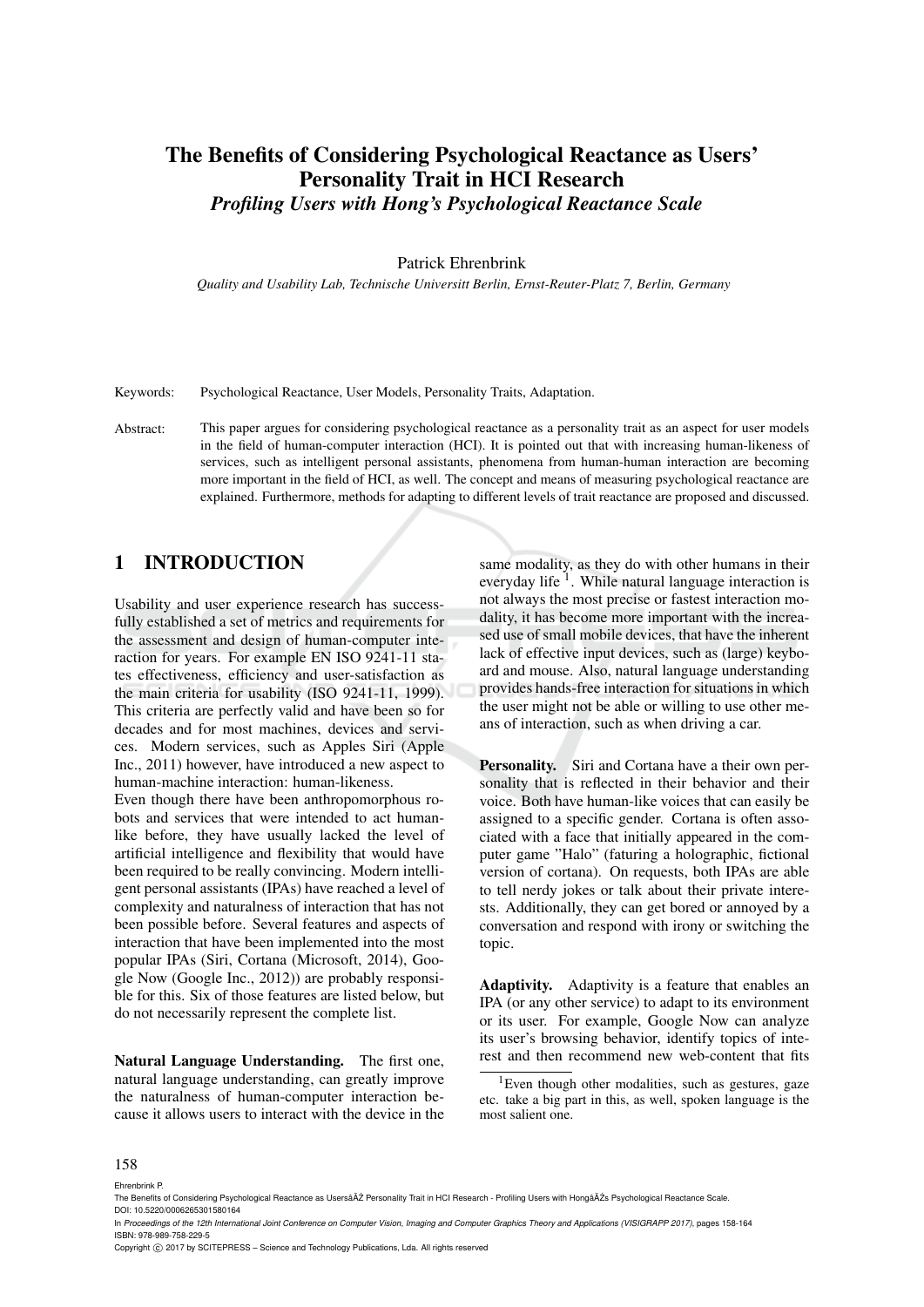the assumed interests of the user. Also, IPAs usually take environmental information, such as the location, into account for recommendations of e.g. restaurants. This gives the IPAs a rough awareness of the context of the interaction, at least in the impression of the user.

Proactive Behavior. Proactive behavior is often combined with adaptation to the user or the environment. The IPA can use data of its user in order to actively recommend content or services to the user. Some example of Google's Now are: The service can infer from moving behavior and other information, where its user works and offers navigation for the fastest way home on its dashboard when work is finished (or it inferred, that work should have finished). Also, it can find boarding cards in the user's emails and present it proactively (in the dashboard) on boarding time. Proactive behavior is usually the expression of an agenda or intend and therefore probably a feature that adds strongly to the perceived human-likeness of IPAs. But proactive behavior implies that the initiative for an action comes from the system, thereby taking away some control over the situation from the user. This makes proactive behavior especially critical for highly reactant users, as explained later on.

Complex Feature Set. Sophisticated IPAs are not only recommendation and conversation services, they also feature a wide set of other functions. Thereby, they act as an interface to other apps of the smart phone or even devices of the smart home with which they are connected. E.g. the feature set of Siri includes managing calendar entries, writing emails, writing notes, open calls, control smart home devices and answer all kinds of requests from fact queries to singing songs. The complex set of feature makes it unpractical to thoroughly evaluate such a service in terms of its usability properties, because all functions would have to be evaluated under reliable conditions. Also, it becomes impossible or at least not reasonable for the user to grasp the complete functionality of such a service. This is even amplified by the fact that IPAs usually do not work locally but are web-based services and new functionalities can be implemented, changed or removed without knowledge of the user. The uncertainty about the abilities of a service adds to the human-likeness of interaction because the user is not able to fully understand the limitations of that service. This might imply an intelligent interaction partner to the human.

Hierarchy. Humans are used to be in a supreme position towards the devices that they use. In the tra-

ditional interaction paradigm, humans are taking the initiative and control the machines that they interact with. In modern IPAs and some other services and devices, this paradigm is not fully applicable, anymore. Such services or devices sometimes take the initiative themselves, or autonomously adapt to changes in the situation. They express a certain level of autonomy, which might reduce the hierarchy gap between the service or device and the user.

The above stated features of IPAs and some other services and devices are reasons that make a broad, systematic usability evaluation with traditional methods a hard task. The results will be difficult to interpret and reliability will be poor, because users will react very diverse to many of those features. Just as in human-human interaction, factors that are not mere performance indices, such as behavioral patterns of the service or social presence of an IPA might play an increasing role alongside increasing human-likeness. For example, a study with elderly people observed that users' reactions towards persuasive attempts are more positive if the persuasive agent showed social behavior, such as humans do (Looije et al., 2010). On the other hand it was observed that highly conscientiousness people like agents that show social behavior less, compared to other people (Looije et al., 2010). In order to gain a more complete and meaningful overview of such a system for both, sumative and formative evaluation, new metrics are needed that can access affective user states and personality traits and thereby help to build heuristics about a user's preferences. In this paper, it is argued, that such heuristics can lead to more acceptance among users.

There are multiple character traits and affective states that potentially play a role in the interaction between humans and human-like devices and services. Among those, probably the big five personality traits (Goldberg, 1993), that were used by Looije et al. to investigate users' preferences for agent based intelligent assistants (Looije et al., 2010), are the most commonly known. For this work, however, reactance as a personality trait is in focus. This is due to reactance going along with diminished acceptance (Dillard and Shen, 2005; Ehrenbrink et al., 2016a), what probably makes reactance one of the more important and interesting factors for HCI developers. Further, the discussion will mostly include reactance as a personality trait, in contrast to reactance as an affective state. Personality traits can be used to create a personality profile of a user which would need to be created only once and would rarely require actualization. The assessment of users' state reactance would require constant or very frequent measurements and can be considered as impractical for the lack of appropriate me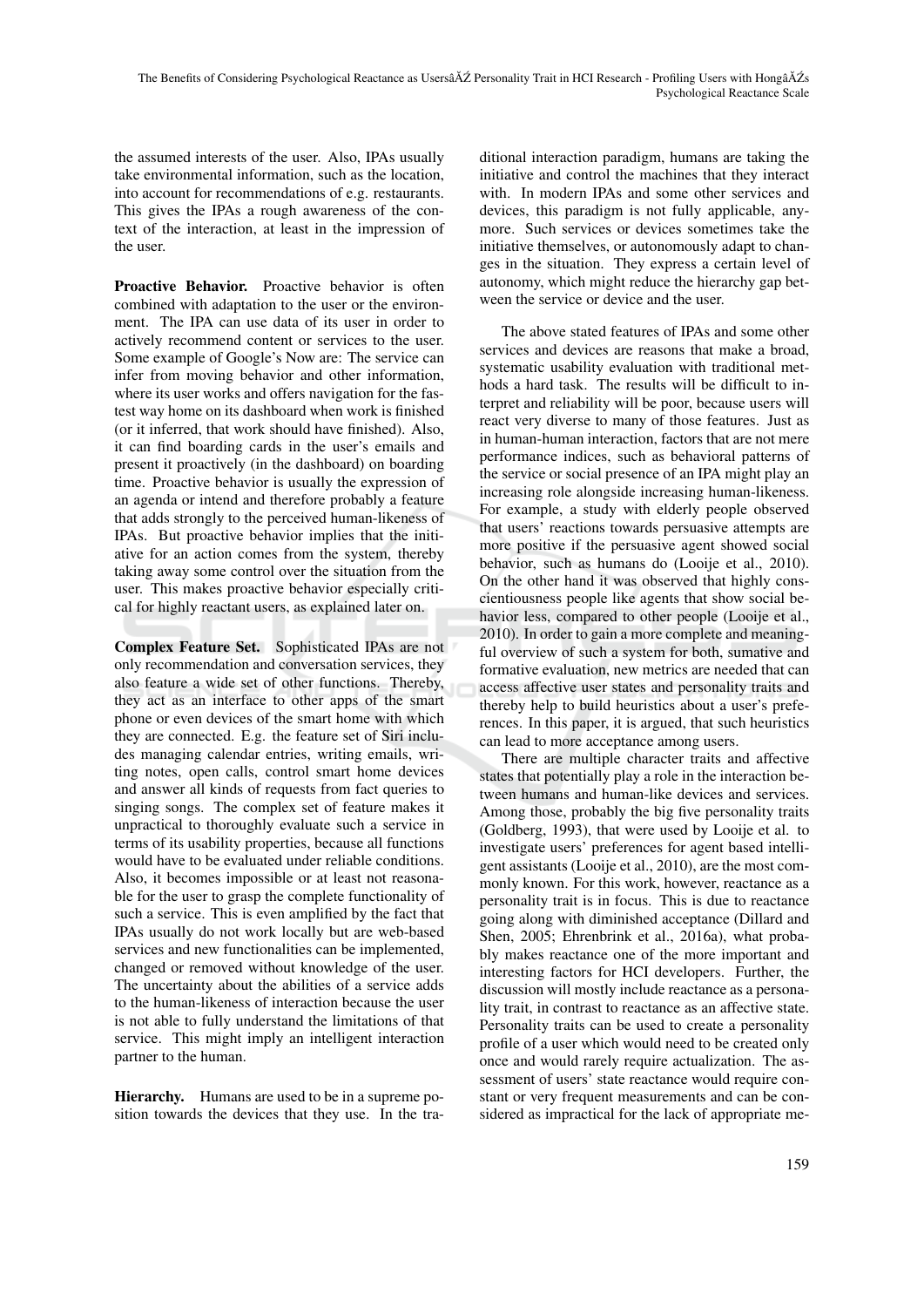asurement techniques. During further discussion, several examples on how to employ reactance measurement in HCI will be given. As the aim of this paper is to explain the concept of reactance and to argue for its benefits and possible applications in HCI research and design, only two simple use-cases will be given. The seat belt alarm of cars and a fitness application utilize basic interfaces and their functionality is not complex. Here, only few factors apart from reactance have to be considered. This makes those use-cases easier to explain, compared to a full-scale IPA.

## 2 PSYCHOLOGICAL **REACTANCE**

Psychological reactance is a concept from psychology that was initially introduced by (Brehm, 1966). Brehm described reactance as a motivational state that effects a persons behavior towards a perceived threat to the personal freedom or freedom of choice. Therefore, a person that has received, or thinks to have received, a freedom threat will become reactant. As a consequence, the option that has been eliminated by the freedom thread will appear more attractive to that person as it would have been otherwise (Brehm and Brehm, 1981). On the other hand, the source of the freedom threat, e.g. the person who denied an certain freedom will be downgraded in its judgement and appear more negative (Brehm and Brehm, 1981).

Also, that person will experience a cognitive dissociation because he or she wants to exercise a certain freedom but is forbidden or unable to do so. In order to then solve the cognitive dissociation, the person will try to restore the threatened freedom. This can be done either directly, or indirectly (Brehm and Brehm, 1981). A direct attempt to restore the threatened freedom would be to directly exercise the threatened freedom. For example, if a child is denied a cookie, it might wait until the parents leave the room and then get a cookie even though it is forbidden. Directly restoring a threatened freedom is however often regarded as antisocial and therefore, the cognitive dissonance is often resolved indirectly. This can be done by exercising another freedom that is not threatened but somehow similiar to the threatened one. Even though that other freedom was not threatened, exercising it can restore the freedom that was lost (Brehm and Brehm, 1981). The child whose parents denied it a cookie would then, instead of secretly eating a cookie, secretly eat some grapes and by that recreate its freedom.

Finally, a coping strategy that can be exercised is denial of the freedom threat. This can often be the case if the freedom threat is ambiguous or unclear (Brehm and Brehm, 1981). Denial of the freedom threat has the advantage that a freedom restoration is not necessary. Therefore, simply ignoring or denying the threat, without further acting against the prohibition (because this could invoke unwanted consequences) can be an easy and effective way to handle the cognitive dissonance.

Reactance can be a motivational or affective state that is time-variant and dependent on the situation. But reactance can also be a personality trait. Trait reactance can be regarded as a person's proneness to become reactant. A person, who's personality is very reactant will also be more likely to enter a reactant state and then exercise reactant behavior as it is described above. If for example a service or device induces reactance in its user, it is likely to suffer negative consequences to its acceptance or its persuasive influence over the user. At this point, it is important to note that personality traits, such as trait reactance are relatively stable over time and therefore would not have to be assessed regularly.

# 3 MEASURING TRAIT REACTANCE

Trait reactance can be measured with questionnaires. Several questionnaires have been developed that measure trait reactance, mostly by a series of self report items. The fist one was the "Fragebogen zur Messung der psychologischen Reaktanz", published by (Merz, 1983). Merz's questionnaire was later translated and adapted by (Hong and Page, 1989; Hong, 1992; Hong and Faedda, 1996). "Hong's Psychological Reactance Scale" has been validated (Hong, 1992) and discussed in therms of its psychometric properties (Jonason and Knowles, 2006; Shen and Dillard, 2010). Findings in literature support the possibility to treat Hong's Psychological Reactance Scale as an unidimensional scale. It has eleven self-report items that are answered on a Likert-type scale (Likert, 1932). The relatively small size of the questionnaire and the simple analysis of its results make it an easy-to-use tool to quickly assess a person's trait reactance.

Assessing users' trait reactance requires them to fill out Hong's Psychological Reactance Scale (or another appropriate one). While this does not take long, there is still the hurdle of handing out sensitive information. The act of asking users to give such information might trigger strong reactance itself, which could result in opting out to give such information or in giving false information. To avoid this, it should be clearly stated, why such information is collected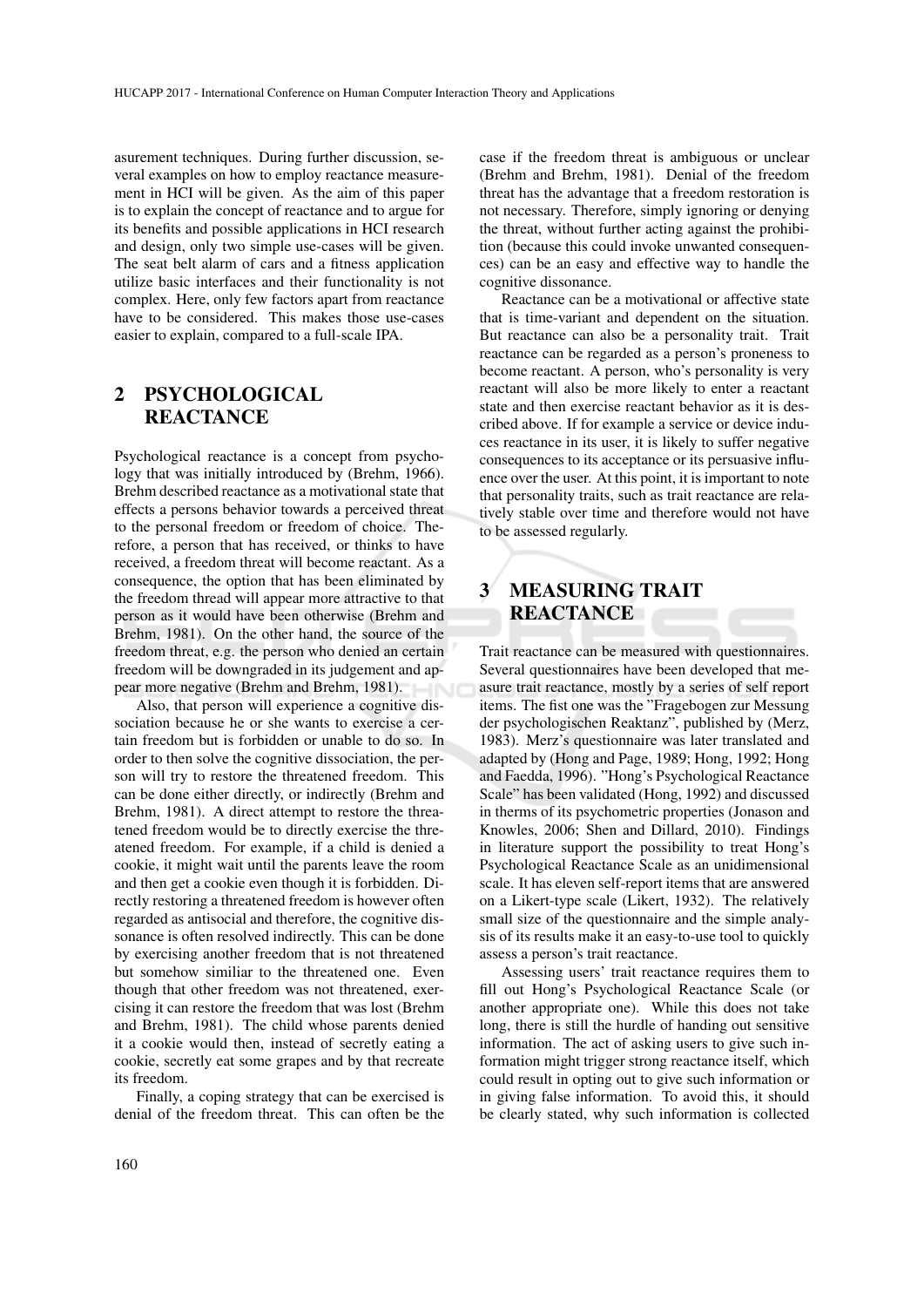and how the user will benefit from that. Research has shown that reactance to the use of personal data decreases with justification for the collection of such data and with utility (White et al., 2008). As personality traits usually do not change much, trait reactance would have to be assessed either rarely or even only once and then be stored in the user profile.

Knowledge about a person's level of trait reactance can be usefull because interaction can then be tailored and adapted to fit the persons personality profile. Also, evaluation results can be interpreted with the persons personality traits, here, trait reactance in mind. For example, a recent (not yet published) evaluation of Apple's Siri, using the AttrakDiff Mini (Hassenzahl and Monk, 2010) questionnaire, revealed that highly reactant persons rate Siri's hedonistic and pragmatic quality worse than people who show low levels of trait reactance. The results reached significant levels t(22)=2.27, p=0.03, d=0.927 for hedonistic quality, but failed to do so for pragmatic quality, with  $d = 0.496$  (N=24).

# 4 UTILIZING REACTANCE RESEARCH FOR HCI

#### 4.1 Avoiding Reactant Behavior

Multiple techniques exist that are able to decrease reactance effects. While it can be adequate to always use those techniques for many situations, for example for non-adaptive systems or if no user information is known, a user-specific tuning of the trade-off between the users' reactance and frequency and magnitude of system-persuasion could often be used to optimize compliance. To further clarify this, an example on how the seat belt alarm in a car could be improved is given for each technique. The seat belt alarm is a particularly fitting use case, because it is a persuasive mechanism that car manufacturers use to make drivers wear seat belts. Because of the importance of wearing seat belts, the alarm is usually designed to be quite annoying for the driver. The intention behind this is to make the driver fasten the seat belt as soon as possible. The downside of this is that many drivers get reactant and try to bypass the seat belt alarm while refraining from fastening the seat belt.

Magnitude of Threat. The level of reactance that is induced is also dependent on the magnitude of the threat or request. This means that if a freedom threat or a request is affecting a person a lot, this will cause more reactance compared to a freedom threat or request that has little effect on a person (Brehm and Brehm, 1981). With respect to reactance as a personality trait, one can expect that a highly reactant person is also more sensitive to such requests. A seat belt alarm for a highly reactant person could likely be improved if it would involve a message like "Please put the seat belt on, its not a hard thing to do.". In the mobile context, it could be wise for a service or software not to request additional access rights or present lengthy forms to fill out to users that are known to be highly reactant, because the result could be either the discontinuation of usage or diminished acceptance. In the case of forms, a service might also receive intentionally false information because a highly reactant person attempted to restore personal freedom by acting against the freedom threat.

Magnitude of Request. The magnitude of request is moderated by the explicitness of the request. This means that a formulation like "Fasten your seat belt!" is a strong magnitude of request, where emphasizes lies on the request. Whereas "Fastening your seat belt can significantly improve your chances of survival in an accident." might transport the same message, namely that someone should fasten the seat belt, but employs a more indirect persuasion strategy. The use of an objective argument against a command can increase persuasive power by evoking intrinsic motivation and avoiding reactance. There has been a number of studies that show that magnitude of request can moderate compliance to the message (Rains, 2013; Silvia, 2005).

But You Are Free to Accept or Refuse Technique. A rather simple method to reduce reactant behavior and to increase compliance is the so called "But you are free to accept or refuse technique" that was tested by (Guéguen and Pascual, 2005). The technique works by underlining the option to refuse a request. In that specific study, Guéguen and Pascual asked subjects on the streets whether they want to participate in a survey. Those subjects that were asked using the technique, that is by emphasizing the possibility to refuse the request, showed a significantly higher compliance rate, compared to the control group in which the option to refuse was not emphasized (Guéguen and Pascual, 2005). The "But you are free to accept or refuse"-technique is a simple and easy-to-implement way that can bring improvements especially in persuasive dialogue or recommendation situations.

Adding a bulky affix to sentences is surely a rather inelegant way of increasing compliance. The other hand, the principle of emphasizing the option of refusal can also be applied by other means. For example,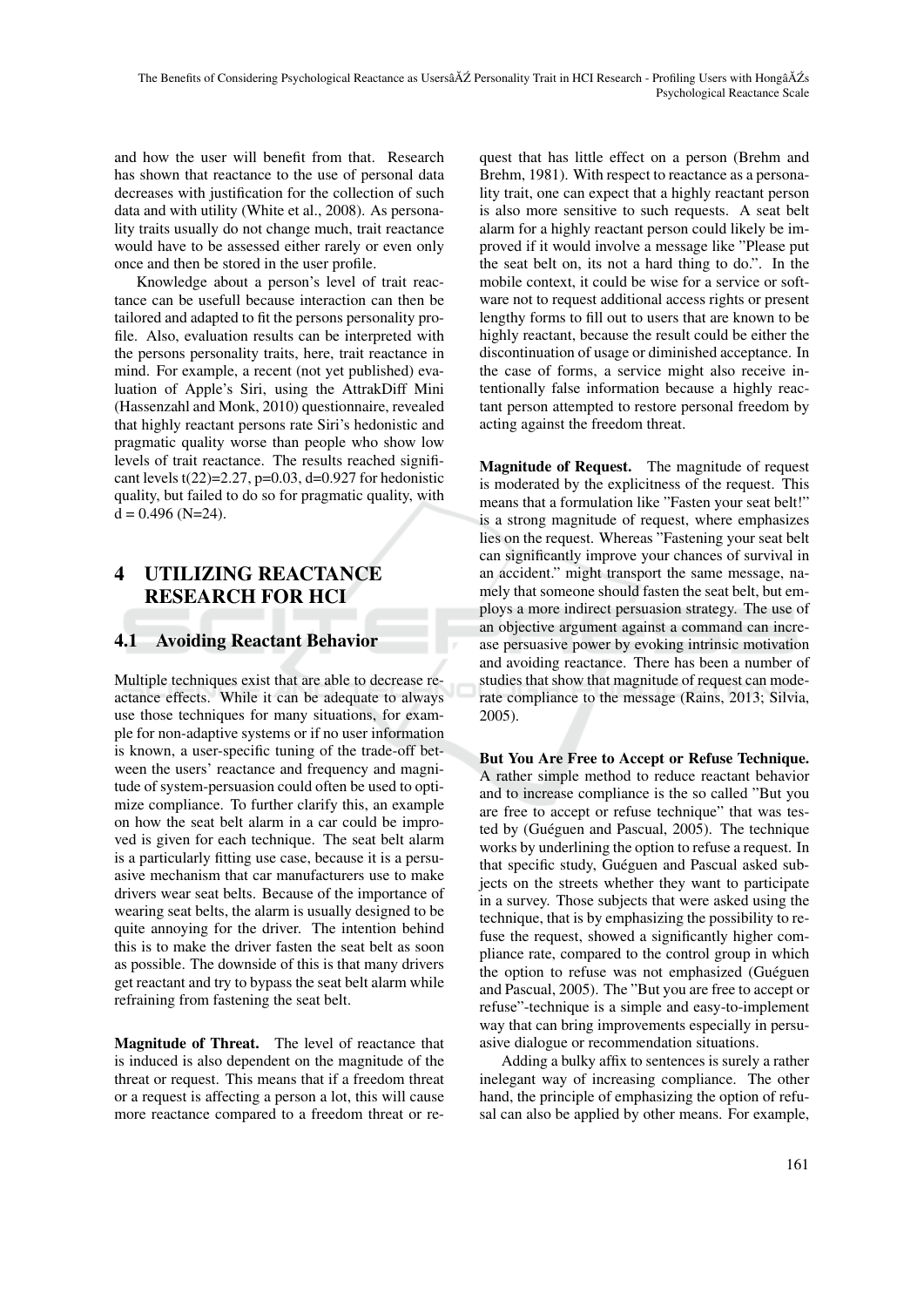in the case of a graphical user interface, by prominently adding an abort or refuse button. For the seat belt alarm, a button to shut down the warning is defying the importance of the message and a successful persuasion. However an option to postpone the alarm for a couple of seconds could have a similar effect on reactance because it gives some control to the driver. Personalities that show a high level of trait reactance should still be treated accordingly and as the study of Guéguen and Pascual showed, affixes to formulations can have a significant effect (Guéguen and Pascual, 2005). In order not to reverse the intended effect by annoying the user, dialogues would have to contain a larger body of phrases that emphasize the freedom of refusal, which would also be needed to be harmoniously inserted into the dialogue.

Commanding Tone. Commanding tone can be adjusted by the use of strong, commanding phrases like "you must to" or "you absolutely have to" versus "you could do" or "why don't you do". Adapting the magnitude of commanding tone in dialogues to trait reactance could be an especially promising approach to adjust to users. In contrast to emphasizing the freedom of choice, a highly commanding tone emphasizes the freedom threat. This is the opposite effect as the "But you are free to accept or refuse technique". Using a commanding tone on the other hand adds a component of authority to a message, therefore, it could be beneficial for dialogue systems to employ commanding tone in dialogues that are meant to persuade users. Again, the use of commanding tone could be adjusted to the level of trait reactance of a user in order to achieve the most effective persuasion. Hereby, users with a low level of trait reactance can be exposed to a higher amount of commanding tone, in order to increase persuasion or motivation, whereas users with a high level of reactance should be exposed to only minor levels of commanding tone in order not to spoil persuasion or motivation by inducing reactant behavior. For the seat belt alarm this would imply, that drivers with low trait reactance could be addressed more strongly whereas drivers with high trait reactance would have to be addressed more politely in order to achieve the most effective persuasion.

#### 4.2 Inducing Reactant Behavior

Just as there are many situations in which reactance is better be avoided, there are some situations in which reactance can be beneficial. This are mostly situations in which the user is meant to be motivated. One sort of applications that would benefit from such effects are fitness applications.

Target-directed Reactance. In fitness applications, reactance could be induced by giving the user the impression that he or she is underestimated by the application. This can be done by presenting goals that the user can accomplish, like running a certain distance in 30 minutes, but also indicate that the user is not yet ready for those goals. The way that this is done would have to be adjusted to the individual user's trait reactance. Highly reactant personalities are probably already sufficiently reactant when the particular goal is indicated as a goal for the future: "Only two training lessons until you can run three miles in 30 minutes.", whereas users with a low level of trait reactance might require stronger stimuli: "According to your schedule, you are not yet allowed to run three miles in 30 minutes." This direct stimulation of reactance is at risk of bearing negative implications for the user's opinion towards the fitness application itself. This is because the fitness application is the direct source of the threat and reactance behavior will be therefore directed towards it. It is also important not to use messages that might have negative effects on the users' self-esteem for inducing reactance, since this can add to depression or neurosis.

Redirecting Reactance. For a fitness application (and any device or service) it should be avoided to become the target of reactant behavior. In order to still be able to induce reactance in its users, the fitness application would have to present another target towards that the reactance behavior can then be directed. One such target that is proposed here, is the average user of that fitness application. Alongside the personal goals and progress, additional information could be presented that shows the average progress of other users. This information is intended to induce reactance towards the average user, therefore the achievements of the average user have to be better, compared to the achievements of the actual user. Since the actual user will often be above average, the application would have to either fake the average achievements, or use only the achievements of the most-performing users, e.g. the 50th percentile. Strength of the threat can be adjusted to the user's level of trait reactance by decreasing the percentile. For a highly reactant user it is probably sufficient to present a large percentile, whereas a user with a low level of trait reactance might require a small percentile. An example would be: "For a three mile run, you take 30 minutes, this is five minutes slower than the average performance of the top 30% of the users."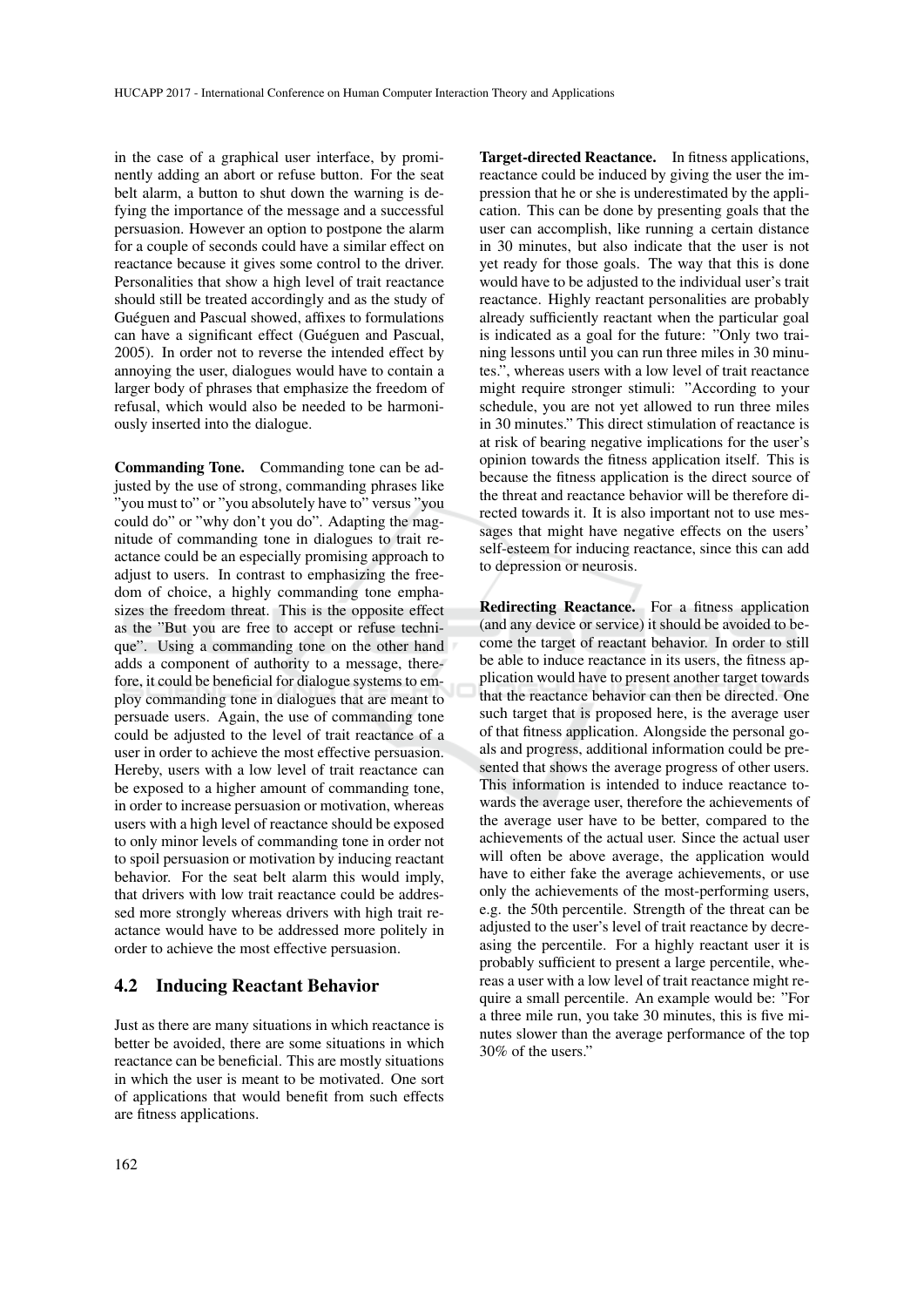### 4.3 Findings in Literature

The concept of reactance has already been addressed to some extend by the HCI community.

For example, Roubroeks et al. found, that persuasive attempts of an online recommendation system induced more reactance when they were accompanied by socially relevant agents (Roubroeks et al., 2009; Roubroeks et al., 2011). They used still images and videos of a virtual robot as a social agent. On the other hand, Choi et al. found evidence that the level of social presence of a virtual agent can positively influence user's trust in the stimulus (Choi et al., 2001), therefore, a socially relevant agent might be beneficial for persuasive systems in some aspects. The findings of Roubroeks et al. and Choi et al. imply that social presence of virtual agents or IPAs could improve trust in services but that this comes with the risk of inducing state reactance. The knowledge of a persons trait reactance could help to determine the optimal level of social presence that a service or an IPA should emit for each user individually and thereby increase acceptance by optimizing the level of trust(Choi et al., 2001) and reactance (Roubroeks et al., 2009; Roubroeks et al., 2011).

The two-sidedness of reactance in persuasive systems was also noted by Lee and Lee (Lee and Lee, 2009) They found that even though adaption of the recommendation system to the user can improve the user's intention to use the service again, this effect can tip over at some point and induce reactant behavior, such as the intention to avoid using the service. Determining the individual trait reactance of users could probably help to determine their individual tipping point with a user model and improve the adaptation strategies of recommendation systems.

## 5 CONCLUSION AND FUTURE RESEARCH

A user's level of trait reactance is a valuable information to have for developers. Such knowledge can be used for a couple of purposes.

It can be used to optimize a trade-off between persuasive effort and compliance in a situation in which users are meant to be persuaded or receive recommendations. For example, an artificial fitness coach could use such information to adjust its motivation behavior to the user. A user that has a low level of trait reactance could be exposed to stronger motivational cues more frequently. A user who has a high level of trait reactance is annoyed more easily and could then abandon training or switch to another fitness coach.

Such a user might receive a smaller number or less intrusive motivational cues.

The concept of psychological reactance has already been recognized by the marketing industry and also received attention in the respective research community (Dillard and Shen, 2005; Tucker, 2014; Edwards et al., 2002). As sophisticated services, such as IPAs are getting more human-like and their perceived social relevance increases, they are getting more prone to induce effects like reactance. This was also shown by Ehrenbrink et al., who showed that an adaptive spoken dialogue system can induce more reactance, compared to a non-adaptive spoken dialogue system (Ehrenbrink et al., 2016b).

To date, utilizing trait reactance is possible and could prove beneficial for human-computer interaction. The utility of trait reactance is also due to the fact that it does not need to be assessed frequently and will still be valid month after the measurement. As a future perspective, also the utilization of state reactance is an option. State reactance would allow for higher adaptation precision, because environmental factors that influence state reactance would also implicitly be adapted for. The continuous or frequent assessment of state reactance is a problem, though. Today, state reactance is often assessed via a combination of a questionnaire and thought listing (Dillard and Shen, 2005). This technique is however unpractical for continuous measurement because users will hardly be willing to undergo such a procedure frequently while interacting with some service. Therefore, in order to be able to utilize state reactance, new assessment techniques need to be developed. Such techniques could for example employ behavioral or physiological data from wearable devices to draw conclusions on state reactance.

## ACKNOWLEDGEMENTS

This work was supported by BMBF, Software Campus, grand no. 01IS12056, Sozialpsychologische Aspekte von Smart Homes (SPASH).

### **REFERENCES**

- Apple Inc. (2011). Siri. Retrieved December 23, 2016 from http://www.apple.com/ios/siri/.
- Brehm, J. W. (1966). *A Theory of Psychological Reactance*. Academic Press, New York.
- Brehm, S. S. and Brehm, J. W. (1981). *Psychological reactance: A theory of freedom and control*. Academic Press New York.